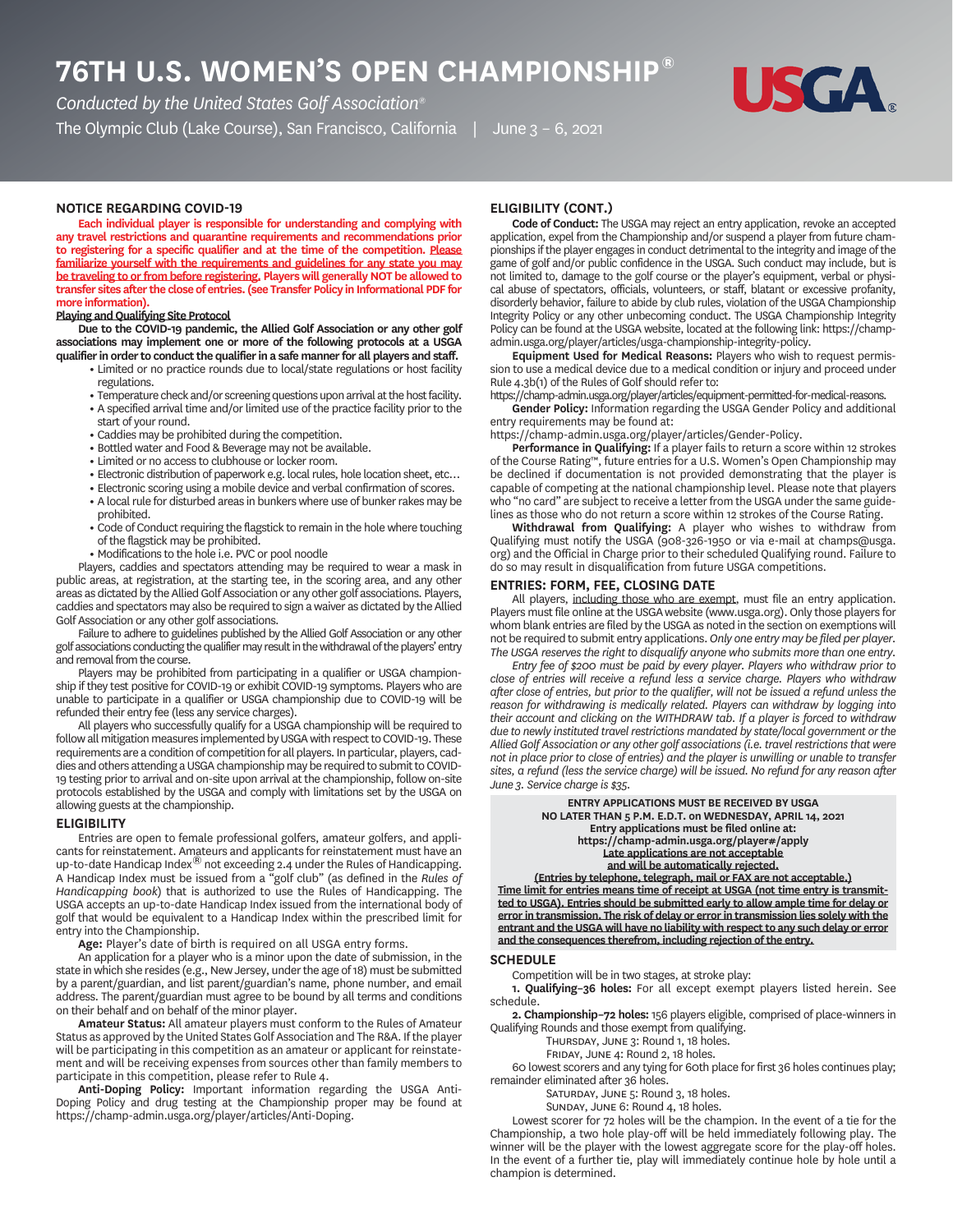# **PRIZES**

#### **CHAMPIONSHIP**

WINNER: Gold medal and custody of the Bud Semple Trophy for the ensuing year, subject to such conditions as the USGA may establish. RUNNER-UP' Silver medal

PROFESSIONALS ONLY: To be announced. AMATEUR RETURNING LOWEST 72-HOLE SCORE: Gold Medal.

Prize money will be divided equally among those tied, except that if a professional wins a play-off for the Championship she will receive first prize money.

If amateurs finish in the first or first and second places, the prize money allocated to those players will be re-distributed to the professionals who return a 72-hole score. If ties occur for medals, duplicates will be awarded, except that only the winner

will receive a Championship gold medal. NO OTHER REMUNERATION: By her application, the player acknowledges that she is not entitled to remuneration of any kind for participation in the Championship other than prizes listed herein.

PRIZE-SHARING PROHIBITED: By her application, the player certifies that she has not entered into and will not enter into any arrangement whereby she could have a financial interest in any other player's prize money (such as through prize-splitting or prize money "insurance").

#### **QUALIFYING ROUNDS**

LOWEST SCORER: Silver medal; if a tie, duplicate medals will be awarded. LOWEST AMATEUR SCORER (if not lowest scorer): Silver medal; if a tie, duplicate medals will be awarded.

#### **RULES OF GOLF; WHEN COMPETITION IS FINAL**

Play will be governed by *The Rules of Golf* as approved by the United States Golf Association and R&A Rules Limited. Questions will be settled by the on-site Rules Committee, whose decision will be final. The competition is final when the trophy has been presented to the winner or, in the absence of a prize ceremony, when all scores have been approved by the Committee.

# **GOLF BALLS; DRIVER HEADS**

Only brands of golf balls on the most current List of Conforming Golf Balls and driver heads on the most current List of Conforming Driver Heads may be used. Updated lists may be found on the USGA website at www.usga.org or by contacting the USGA Equipment Standards Department at (908) 234-2300.

The one ball Rule as prescribed in Section 8 of the Committee Procedures is in effect. Model Local Rule G-4.

# **CLUBS: GROOVES**

The Local Rule as prescribed by Section 8 of the Committee Procedures is in effect, except that the Exception in the Model Local Rule does not apply (see Model Local Rule G-2).

## **PROHIBITION ON CERTAIN TYPES OF SHOES**

The Local Rule as prescribed in Section 8 of the Committee Procedures is in effect at all Qualifying sites unless the Qualifying site is indicated by an asterisk on this entry application. Model Local Rule G-7.

# **CADDIES**

Qualifying Rounds: A player may provide her own caddie. If she wishes to have the host club furnish a caddie, she should ask the Official in Charge because sufficient caddies may not be available at the host club.

Championship proper: A player may provide her own caddie. If she wishes to have a caddie provided to her by the host club, she must complete the information as outlined in the Memorandum to Players.

A player is not required to employ a caddie for any stage of the Championship.

# **TRANSPORTATIONCART REQUESTS**

The Local Rule prohibiting the use of motorized transportation as prescribed in Section 8 of the Committee Procedures is in effect, except at certain Qualifying sites as indicated on this entry application where the caddie only is permitted to use motorized transportation. Model Local Rule G-6.

As a general rule, players and their caddies must walk the course at USGA Championships and at most Qualifying rounds. But consistent with the Americans with Disabilities Act (ADA), a disabled player or caddie may be permitted to use a golf cart as an accommodation to his or her disability for those events where golf carts are not allowed. As required by the ADA, the USGA will evaluate such requests on a case-by-case basis.

In order for the USGA to properly evaluate the merits of such requests, while maintaining the fundamental fairness of the golf competition, it is necessary for players requesting this accommodation (whether submitted by the player, by the player for the player's caddie or by the parent/legal guardian of a minor player) to submit medical documentation to facilitate that analysis. The documentation provided must demonstrate: (1) a player's (or caddie's) disability as defined by the ADA; (2) the medical need for the golf cart that results from that disability; and (3) that by providing a golf cart to a player or caddie in that particular circumstance, the USGA would not be fundamentally altering the fairness of the competition by providing a player with an advantage over other players. The required form entitled **Golf Cart Request Form (as well as additional important information for first time and subsequent requests for a cart)** is available at the following link:

https://champ-admin.usga.org/player/articles/Requesting-Golf-Cart.

# **PUBLICITY AND PROMOTION; BROADCASTING**

I understand that the USGA or its designees, may record, film, photograph, or otherwise capture my likeness, image, voice, biography, references to me, my quoted statements, and my play in the Championship (the foregoing, together with my name, my "Appearance"). In consideration of the opportunity to participate in the Championship, by submitting this Application, I grant (and/or have the authority to grant to the USGA in the case of a parent/guardian of a minor or other authorized representative submitting the Application on my behalf) to the USGA, and its licensees, successors and assigns, the perpetual, transferable, assignable, worldwide, royalty-free, irrevocable right to use my Appearance, in whole or in part, in all manner (including exhibition, distribution, reproduction, publication, display, broadcast, transmission or otherwise), and media now known or hereafter invented or discovered, and for any purpose whatsoever. The rights granted herein include, without limitation, the right to use the Appearance, or portions thereof, in promotion of the Championship and future championships through any of the foregoing means of distribution, as well as in the design, manufacture and distribution of merchandise related to the Championship or other championships, that include elements of my Appearance. The USGA is not obligated to use my Appearance in any matter, and materials embodying any aspect of my Appearance do not need be submitted to me for approval. I release and discharge the USGA, its licensees, successors and assigns from any claims arising from use of my Appearance, including claims for misrepresentation of me, my character, or my person by any means. As between the USGA and me, the USGA shall own all right, title and interest, including the copyright(s), in and to any works created by the USGA, its licensees, successors and assigns, that include all or a portion of my Appearance. This grant shall be binding on my heirs, executors, administrators and assigns, and the successors and assigns of the USGA. I hereby waive all privacy, publicity, defamation, libel, and proprietary rights relating to the Appearance as used by the USGA in conjunction with these terms.

Players are required to cooperate with representatives of the media; however, no pre-Championship activities outside of those activities which are part of the Championship will be required. Authorized representatives of the media will not interfere with the player's Championship play in an unreasonable manner.

# **ONSITE CHAMPIONSHIP REGISTRATION**

Register in person at location and time listed in the Memorandum to Players or notify the USGA as directed in the Memorandum to Players if a late arrival. Place may be forfeited by a player from whom no word has been received.

# **PRACTICE PRIVILEGES**

Privileges of The Olympic Club are extended to qualified players in the Championship from May 31 through June 2.

#### **ACCOMMODATIONS**

Information concerning accommodations will be provided upon completion of Qualifying rounds. Exempt players will receive this information from the USGA.

#### **PERSONAL APPEARANCE**

In Qualifying and the Championship proper, players must be neat in appearance with respect to clothing and personal grooming.

# **LOCAL RULES; TERMS OF THE COMPETITION; SCHEDULES**

The USGA Championship Committee/on-site Rules Committee reserves the right to alter any of the Local Rules, Terms of the Competition, provisions and/ or schedules herein. The decision of the Championship Committee/on-site Rules Committee in any matter will be final. 2021 Local Rules and Terms of the Competition: www.usga.org/hardcard.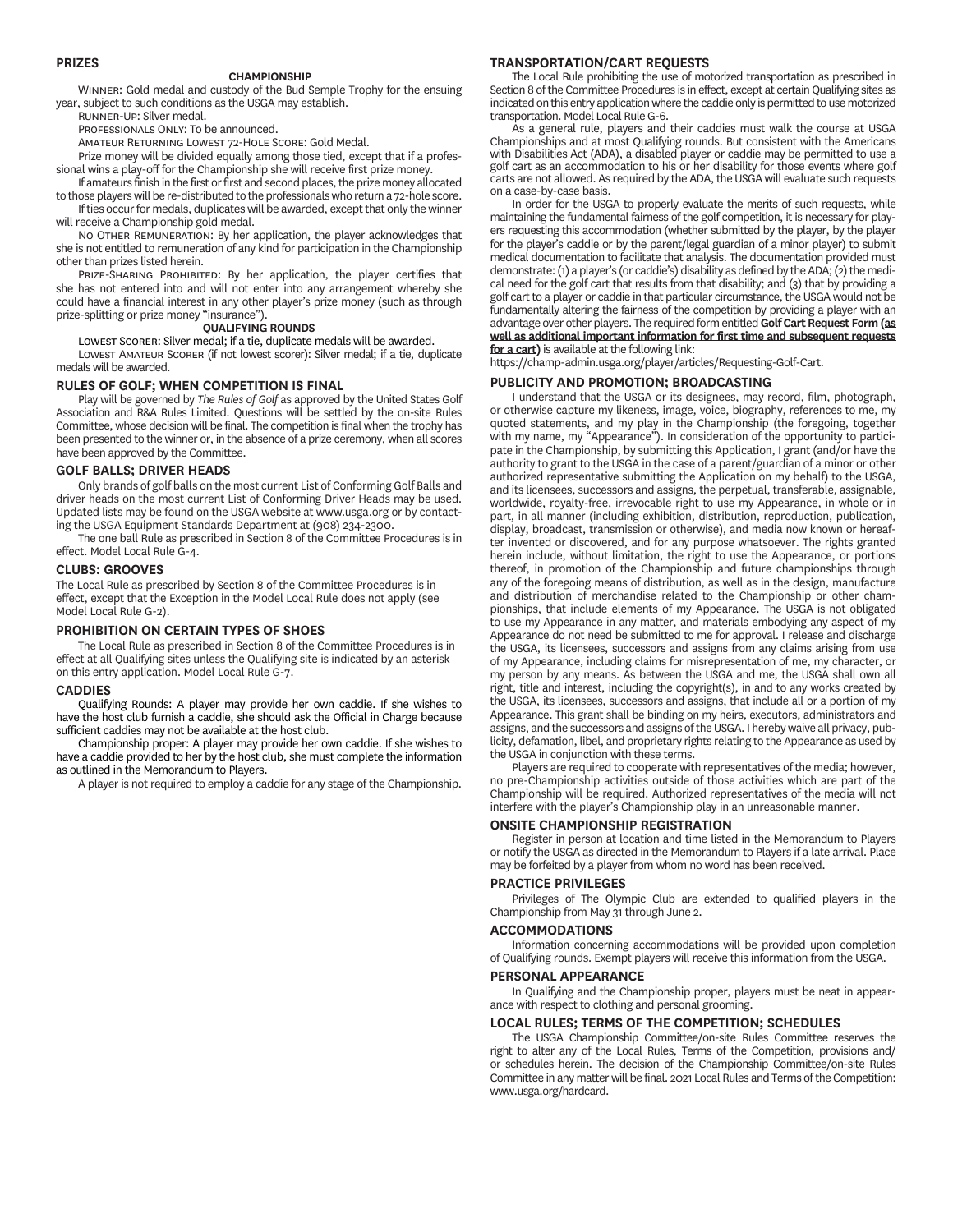# **LOCATION**

Players' preferences for Qualifying location must be designated on the entry.

Qualifying sites may be canceled due to lack of participation or due to issues surrounding COVID-19. Qualifying sites are final after entries close. In the event of inclement weather, Qualifying will take place as soon as possible following the originally scheduled date.

#### **WAITLIST**

When a Qualifying location has met capacity, players may sign up on a waitlist and also select up to three Alternate Qualifying Sites. If the original waitlist site becomes available prior to the close of entries, the player will be assigned to that site and charged the entry fee. If the original waitlist site is full at the close of entries, the player will be assigned to their 1st Alternate Qualifying Site dependent on availability. If the 1st Alternate Qualifying Site is full at the close of entries, the player will be assigned to their 2nd Alternate Qualifying Site dependent on availability and so on. If all Alternate Qualifying Sites are full at the close of entries, the application will be withdrawn. Priority of each list will be based on the date of receipt of entry application. The fee to join a waitlist for a qualifying location is \$10 and is non-refundable.

Players can transfer their Waitlist, Alternate Qualifying Sites or transfer into a site with availability prior to the close of entries by accessing the championship specific View Qualifying Sites pop out on the Apply to Play page. Players are limited to two transfers per championship.

# **TRANSFERRING**

Transfer from one Qualifying location to another is not permissible after entries close. If a Qualifying location has more players than can be accommodated, some players may be transferred to another location and the date for Qualifying may be different than the original requested date. Transfer will be based on the date of receipt of entry application. Transfers are final.

EXCEPTION: A player may transfer sites after the close, ONLY if the player is prohibited from competing in the qualifier to travel due to **NEW** COVID-19 travel rules or restrictions that are mandated by the state/local government or the Allied Golf Association **AFTER** the close of entries. If the related travel restrictions were in place prior to the close of entries on April 14 at 5:00PM EDT, the player will not be allowed to transfer sites. The site transfer can only be made to a site that has availability and is a minimum of 72 hours from the start of the competition.

# **QUALIFIERS' PLACES; TIES; SUBSTITUTIONS**

The number of qualifiers' places in each location will be determined by the USGA after entries close, based on size and strength of field.

A tie for the last qualifier's place or an alternate's place will be decided immediately by a hole-by-hole play-off.

Alternates in order of qualifying scores will be allowed for qualifiers unable to compete in the Championship.

If a qualifying location cannot fill its qualifiers' places for the next stage, or if an exempt player withdraws, the place made available will be reallotted to another location. A reallotment schedule will be prearranged by the USGA.

If a player withdraws before playing a stroke in the Championship proper, a substitution is allowed. Only the USGA may make such substitutions.

# **ACCEPTANCE OF PLACES; NOTICE OF WITHDRAWAL**

On the day of Qualifying, every qualifier should inform the Official in Charge whether she will play in the Championship.

If a qualifier or an exempt player withdraws, she must notify the USGA (908- 326-1950 or via e-mail at champs@usga.org) promptly in order to insure an alternate fair opportunity to play. Failure to comply may result in disqualification from future USGA competitions.

#### **SCORE POSTING**

The AGA will post Stroke Play scores for all competitors in the field who have a Handicap Index<sup>®</sup> issued by the USGA. It will be the player's responsibility to post scores for all other formats of play throughout the competition.

In formats of play where a player may not finish a hole (i.e. Match Play or Four-Ball), the player is responsible for recording their score for handicap purposes using the Most Likely Score (MLS) procedure. MLS on a hole includes: the number of strokes already taken, plus the number of strokes most likely required to complete the hole, plus any penalty strokes incurred on the hole.

If a Match is completed on or after the fourteenth hole but prior to the eighteenth hole, the player will record a score of net par for handicap purposes for any holes not played. If a Match is completed prior to the fourteenth hole, the player will post a nine-hole score for handicap purposes.

Players who have a Handicap Index from another authorized golf association should post their scores in accordance with the association's protocols.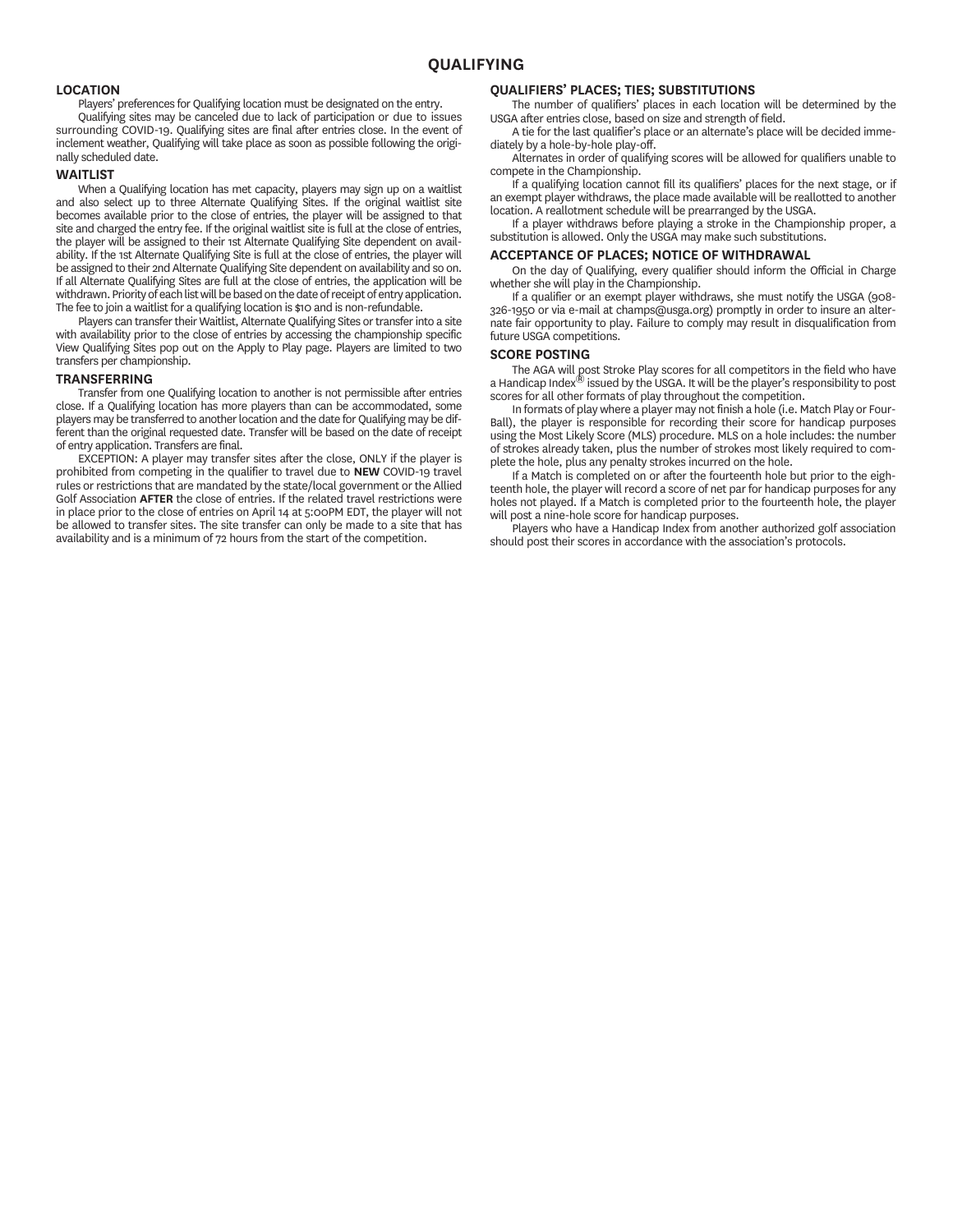# **EXEMPTIONS FROM QUALIFYING**

Players in the following categories will be eligible for exemption in the 2021 Championship only. The USGA reserves the right to revise any of the exemption categories. Exemption under categories reserved for amateurs will be granted only to players who are currently amateurs, unless otherwise indicated. An amateur who is exempt into the Championship proper through a category reserved for amateurs becomes ineligible if she becomes a professional before beginning play or during the play of the Championship, unless otherwise indicated. Exempt players who wish to participate in the Championship must file an entry, except those players for whom blank entries are filed as noted below.

1. Winners of the U.S. Women's Open Championship for the last 10 years  $(2011-2020)$ 

|        | 2011-SO YEON RYU  | 2016-BRITTANY LANG                                                 |
|--------|-------------------|--------------------------------------------------------------------|
|        | 2012-NA YEON CHOL | 2017-SUNG HYUN PARK                                                |
|        | 2013-INBEE PARK   | 2018-ARIYA JUTANUGARN                                              |
|        | 2014-MICHELLE WIE | 2019-JEONGEUN LEE6                                                 |
|        | 2015-IN GEE CHUN  | 2020-A LIM KIM                                                     |
| $\sim$ |                   | Eram the sono U.S. Wamen's Open Championship, the 10 Journal coard |

2. From the 2020 U.S. Women's Open Championship, the 10 lowest scorers and anyone tying for 10th place:

.<br>ARIYA JUTANUGARN JEONGEUN LEE6<br>MORIYA JUTANUGARN AMY OLSON MORIYA JUTANUGARN AMY OLSON<br>MEGAN KHANG KAITLYN PAPE MEGAN KHANG<br>A Lim Kim A L K I P HINAKO SHIBUNO

- 3. Winner of the 2020 U.S. Women's Amateur Championship: **ROSE ZHANG**
- 4. Runner-up of the 2020 U.S. Women's Amateur Championship (must be an amateur): **GARRIELA RUFFELS**

| 5. | Winners of the ANA Inspiration Championship (2017-2021):  |                   |  |  |  |
|----|-----------------------------------------------------------|-------------------|--|--|--|
|    | 2017-SO YEON RYU                                          | 2020-MIRIM LEE    |  |  |  |
|    | 2018-PERNILLA LINDBERG                                    | $2021 -$          |  |  |  |
|    | 2019-JIN YOUNG KO                                         |                   |  |  |  |
| 6. | Winners of the KPMG Women's PGA Championship (2017-2020): |                   |  |  |  |
|    | 2017-DANIELLE KANG                                        | 2019-HANNAH GREEN |  |  |  |
|    | 2018-SUNG HYUN PARK<br>2020-SEI YOUNG KIM                 |                   |  |  |  |
|    |                                                           |                   |  |  |  |

7. Winners of the Evian Championship (2016-2019):<br>2018-ANGELA STAI 2018-ANGELA STANFORD<br>2019-JIN YOUNG KO 2017-ANNA NORDQVIST

8. Winners of the AIG Women's British Open Championship (2016-2020):<br>2016-ARIYA JUTANUGARN 2019-HINAKO SHIBUNO 2016-ARIYA JUTANUGARN<br>2017-IN-KYUNG KIM 2020-SOPHIA POPOV 2018-GEORGIA HALL

- 9. The top 30 point leaders from the 2020 LPGA Race to the CME Globe Final Points:<br>CELINE BOUTIER DANIFLLE KANG ANNA NORDOVIST DANIELLE KANG ANNA NORDQVIST<br>SEI YOUNG KIM AMY OLSON ASHLEIGH BUHAI SEI YOUNG KIM<br>CARLOTA CIGANDA CHEVENNE KNIGHT CHEYENNE KNIGHT HEE YOUNG PARK<br>LYDIA KO HEE PARK A E L K I P JODI EWART SHADOFF NELLY KORDA MEL REID<br>ALLY EWING JENNIFER KUPCHO SO YEON RYU ALLY EWING<br>GEORGIA HALL MINJEE LEE MINJEE LEE MADELENE SAGSTROM<br>STACY LEWIS JENNIFER SONG NASA HATAOKA STACY LEWIS JENNIFER SONG<br>BROOKE M. HENDERSON GABY LOPEZ ANGELA STANFORD BROOKE M. HENDERSON GABY LOPEZ<br>MORIYA JUTANUGARN YEALIMI NOH
- JASMINE SUWANNAPURA 10. Winners of LPGA co-sponsored events, whose victories are considered official, from the conclusion of the originally scheduled 2020 U.S. Women's Open Championship to the initiation of the 2021 U.S. Women's Open Championship. Only events that award a full point allocation for the Race to the CME Globe are considered. (NOTE: Blank entries will be filed by the USGA for players who become exempt after the close of entries.)
- 11. Winner of the 2021 Augusta National Women's Amateur Championship (must be an amateur).
- 12. Winner of the 2020 The Womens Amateur Championship staged by the R&A (must be an amateur): **ALINE KRAUTER**
- 13. Winner of the 2020 Mark H. McCormack Medal (Women's World Amateur Golf Ranking) (must be an amateur): **ROSE ZHANG**
- 14. From the 2021 Race to CME Globe, the top 10 point leaders through the close of entries on April 14, 2021. Players must select a qualifying site at the time of entry. (Must have filed an entry by April 14, 2021.)
- 15. From the current Rolex Rankings, the top 75 point leaders and anyone tying for 75th place as of April 14, 2021. Players must select a qualifying site at the time of entry. (Must have filed an entry by April 14, 2021.)
- 16. From the current Rolex Rankings, the top 75 point leaders and anyone tying for 75th place as of May 17, 2021. (if not previously exempt.) Players must select a qualifying site at the time of entry. (NOTE: Blank entries will be filed by the USGA for players who become exempt after the close of entries.)
- 17. The top player from the 2020 China LPGA Tour Order of Merit who is not otherwise exempt as of April 14, 2021 (close of entries). (NOTE: Blank entries will be filed by the USGA for players who become exempt after the close of entries.)
- 18. Top finishers from the Ladies European Tour Investec South African Women's Open. The number of spots available will be determined at a later date. (NOTE: Blank entries will be filed by the USGA for players who become exempt after the close of entries.)
- 19. The top two players from the 2020 Korea LPGA Tour Order of Merit who are not otherwise exempt as of April 14, 2021 (close of entries). (NOTE: Blank entries will be filed by the USGA for players who become exempt after the close of entries.)
- 20. Special exemptions as selected by the USGA. Must have filed an entry by April 14, 2021. Deadline for submission of request: April 14, 2021. Players must select a qualifying site at the time of entry.